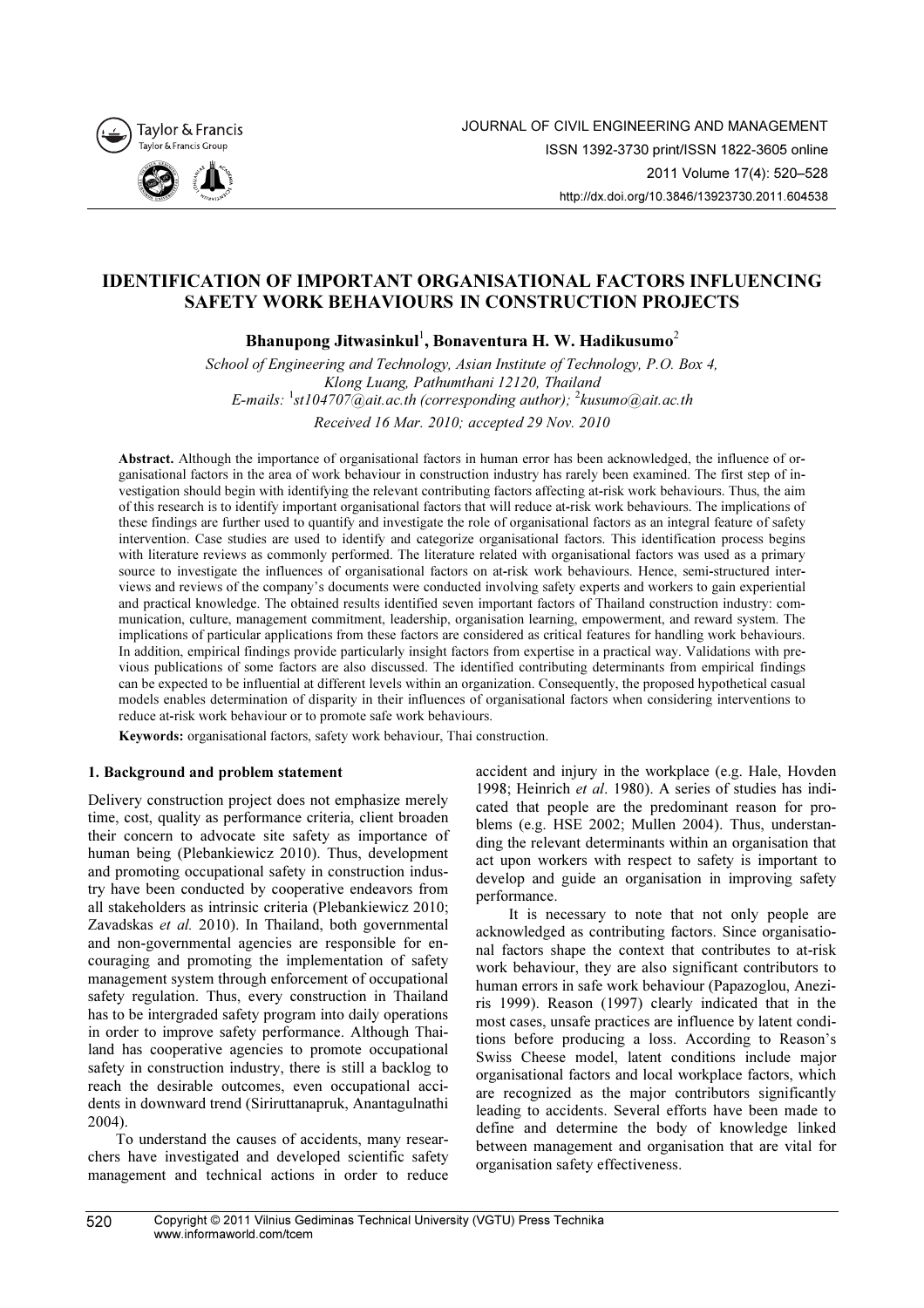The importance of organisational factors in safe work behaviours has been acknowledged. However, the influence of organisational factors in area of work behaviour in construction industry has rarely been examined. It could be stated that this study has an original contribution to the existing body of knowledge. For this reason, first step of systematic approach for assessing the influence of organisational factors must adequately identify the relevant organisation factors. Accordingly, the questions are what organisational factors should be taken into account and how these influence the behavioral enactions. The brief explanations of related mechanisms should be subsequently provided. Thus, our aim in this research is to identify important organisational factors influencing safe work behaviours. The implications of these findings will be further used to quantify and investigate the role of organisational factors as an integral feature of safety intervention. The research proposition which describes the underlying process for achieving the proposed objective is as follows: "Certain phenomena, where underlying mechanisms and their structures interact within a built environment, explicitly and implicitly influence work behaviours in the workplace".

# 2. Identifying organisational factors

Authors aim to classify appropriate organisational factors. This can be done in terms of process or analysis approach (Osborn et al. 1983; Jacobs, Haber 1994). According to the analysis approach presented by Osborn et al. (1983), categories consist of 8 factors within two main dimension e.g. governance, context, environment, design, innovation, quality, efficiency, and compliance. This perspective is based on the development of organisational structure.

Apart from the organisational analysis approach, Jacobs and Haber (1994) introduced a viewpoint to determine valid relationships between organisational factors and safe work procedure. It attempts to determine how an organisation works, as opposed to how it is structured. The organisational process approach identified 20 factors within five main dimensions: culture, communication, decision making, administrative knowledge, and human resource administration. Since the success or failure of the whole organisation is dependent upon the interaction of all departments, what affects one part of the organisation at a particular time will also affect others. These parts function and are administered by a collection of 'systems' and 'sub-systems.' Therefore, this study uses the viewpoint of Jacobs and Haber (1994) to determine how an organisation and its people interact within their environment. Thus, this study uses the viewpoint of Jacobs and Haber (1994) to determine how an organisation and its people interact within their environment, since the success or failure of the organisation is dependent upon the interaction of all departments. This study proposes 22 organisational factors. These include organisational culture, ownership, safety culture, leadership, personnel selection, reward system, resource allocation, communication, management commitment, coordination of work, formalization, organisational knowledge, empowerment, centralization, goal prioritization, organisational learning, technical knowledge, time urgency, problem identification, role/responsibilities, performance evaluation, and training. Their definitions are presented in the appendix.

### 3. Methodology

# 3.1. Research paradigm and case justification

The realism paradigm and the case study approach are chosen to fulfill the stated objective (Perry, Sobh 2006). Additionally, it has been suggested that realism research is more suitable for exploring certain phenomena resulting from the interaction of underlying mechanisms and structures within certain complex matters for deeper understanding of its "how" and "why" situations (Healy, Perry 2000). However, the main concern of any research should be using the proper paradigm, and therefore the set of reliability and validity test should show the paradigm on which the research is based. This study will use the quality criteria proposed by Healy and Perry (2000).

#### 3.2. Data analysis

Typically, data analysis for case study approach has not been well developed. Yin (1994) suggests two generic strategies for handling data analysis of case study, developing a case description and relying on theoretical propositions. Data analysis in this study is based on the latter approach. The propositions formulate the blueprint for examining its design. When using pattern-matching analysis, the empirical pattern bears comparison with a predicted result which is expressed in the proposition. The concurrence of the two reinforces the internal validity and the proposed propositions. The more cases are added, the more the strength will be (Yin 1994).

#### 3.3. Unit of study

Construction organisations in Thailand were selected as our unit of study. There are 2 groups of respondents. First, authors interviewed 6 Health, Safety and Environment (HSE) managers from different organisations, who experienced risk management and risk work behaviour reduction intervention. Second, frontline workers from 3 high-rise building projects in Bangkok of selected organizations are also asked to join in-depth interview in order to reflect the reality from shop floor, especially  $2<sup>nd</sup>$  and 3<sup>rd</sup> operatives involved in accidents on current projects.

# 4. Results and discussion

Identifying the key important organisational factors is vital to improving the efficiency of promoting safe work behaviours and intervention, by providing safety officers with fewer factors to watch over and the context in which they would appear. Based on interviews and reviews the company's documents, case descriptions, cross-case and within-case analysis are provided in Tables 1 and 2. The key variables are discussed below.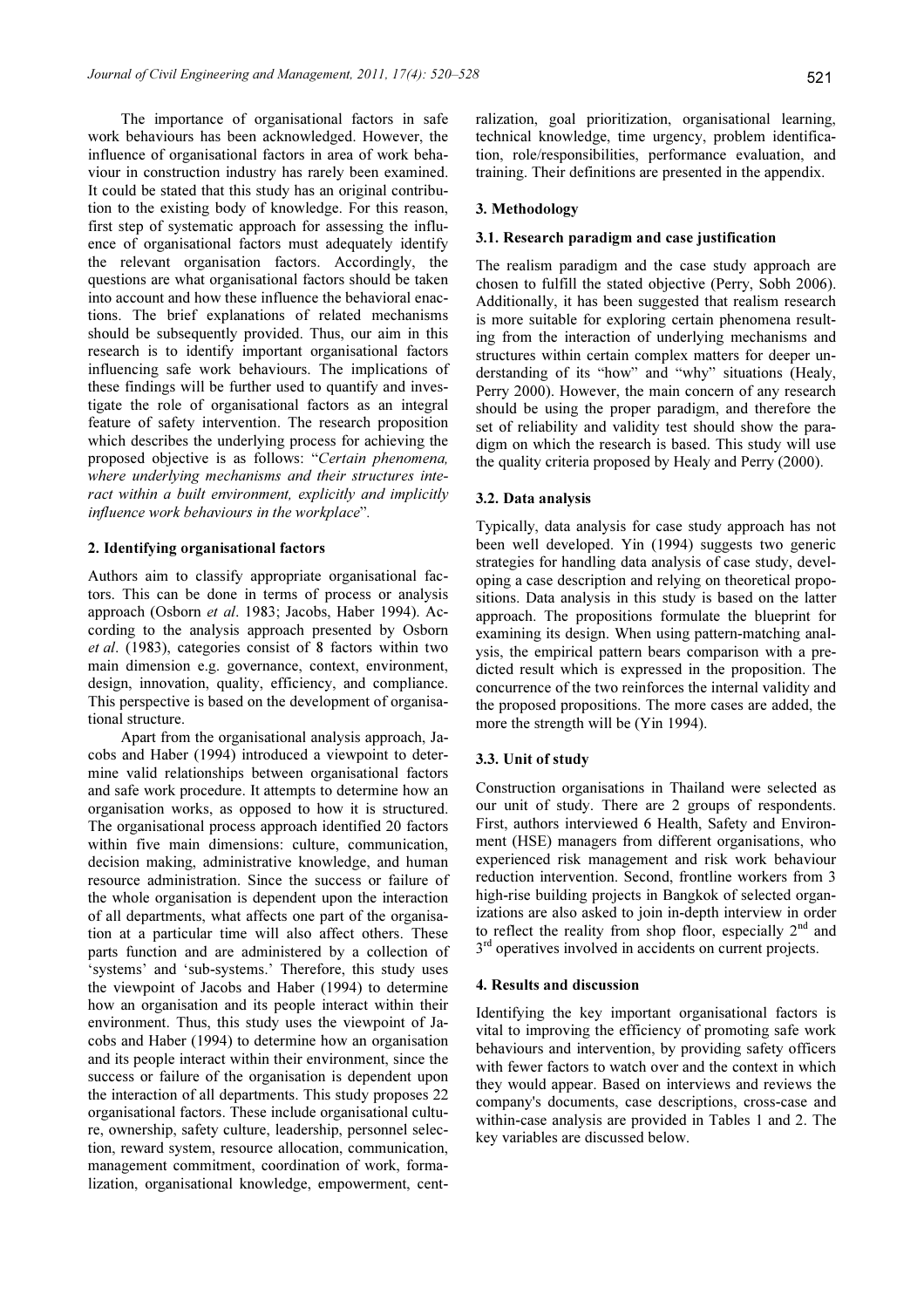| Table 1. The perceptions of implications and descriptions of organisational factors deployed in each case |                                        |                              |                                        |                          |                                                                                                                                                                                                                                                                                                                                                                                                                                                                                                                                           |                              |
|-----------------------------------------------------------------------------------------------------------|----------------------------------------|------------------------------|----------------------------------------|--------------------------|-------------------------------------------------------------------------------------------------------------------------------------------------------------------------------------------------------------------------------------------------------------------------------------------------------------------------------------------------------------------------------------------------------------------------------------------------------------------------------------------------------------------------------------------|------------------------------|
| Case                                                                                                      | ≺                                      | $\mathbf{\Omega}$            | $\cup$                                 | $\Box$                   | $\boxed{\underline{\phantom{a}}}% =\qquad\phantom{\int\underset{\phantom{a}}{\underbrace{\phantom{a}}}} \qquad \qquad \text{and} \qquad \qquad \boxed{\phantom{\phantom{a}}}\qquad \qquad \text{and} \qquad \qquad \boxed{\phantom{\ast}} \qquad \text{and} \qquad \qquad \text{and} \qquad \qquad \text{and} \qquad \text{and} \qquad \text{and} \qquad \text{and} \qquad \text{and} \qquad \text{and} \qquad \text{and} \qquad \text{and} \qquad \text{and} \qquad \text{and} \qquad \text{and} \qquad \text{and} \qquad \text{and} \q$ | $\square$                    |
| Organisational Culture                                                                                    | Clan                                   | Market                       | Market                                 | Market                   | Market                                                                                                                                                                                                                                                                                                                                                                                                                                                                                                                                    | Hierarchy                    |
| Ownership                                                                                                 | Almost fully                           | Partial                      | Almost fully                           | Almost fully             | Partial                                                                                                                                                                                                                                                                                                                                                                                                                                                                                                                                   | Partial                      |
| Safety Culture                                                                                            | Fully focused                          | $\geq$<br>Almost ful         | Fully focused                          | Fully focused            | Almost fully                                                                                                                                                                                                                                                                                                                                                                                                                                                                                                                              | Almost fully                 |
| Leadership                                                                                                | Transformational                       | Transactional                | Transformational                       | Transformational         | Transformational                                                                                                                                                                                                                                                                                                                                                                                                                                                                                                                          | Transactional                |
| Personnel Selection                                                                                       | Diversify                              | Well defined                 | Diversify                              | Well defined             | Diversify                                                                                                                                                                                                                                                                                                                                                                                                                                                                                                                                 | Well defined                 |
| Reward system                                                                                             | Participation based<br>Performance and | Performance based            | Participation based<br>Performance and | Performance based        | Performance based                                                                                                                                                                                                                                                                                                                                                                                                                                                                                                                         | Performance based            |
| Resource Allocation                                                                                       | Fully                                  | Almost fully                 | Fully                                  | Almost fully             | Almost fully                                                                                                                                                                                                                                                                                                                                                                                                                                                                                                                              | Almost fully                 |
| Communication                                                                                             | Open                                   | Almost open                  | Open                                   | Open                     | Open                                                                                                                                                                                                                                                                                                                                                                                                                                                                                                                                      | Formal and centralized       |
| Management commitment                                                                                     | Fully                                  | Almost fully                 | Fully                                  | Fully                    | Fully                                                                                                                                                                                                                                                                                                                                                                                                                                                                                                                                     | Almost fully                 |
| Coordination of Work                                                                                      | Standardization                        | Standardization              | Standardization                        | Standardization          | Standardization                                                                                                                                                                                                                                                                                                                                                                                                                                                                                                                           | Standardization              |
| Formalization                                                                                             | Prescribed                             | Prescribed                   | Prescribed                             | Prescribed               | Prescribed                                                                                                                                                                                                                                                                                                                                                                                                                                                                                                                                | Prescribed                   |
| Organisational<br>Knowledge                                                                               | Recognized                             | Almost recognized            | Recognized                             | Almost recognized        | Almost recognized                                                                                                                                                                                                                                                                                                                                                                                                                                                                                                                         | Partial recognized           |
| Empowerment:                                                                                              | Almost fully                           | Partial                      | Almost fully                           | Partial                  | Partial                                                                                                                                                                                                                                                                                                                                                                                                                                                                                                                                   | Very few                     |
| Centralization                                                                                            | Decentralization                       | Partial decentralization     | Decentralization                       | Partial decentralization | Partial decentralization                                                                                                                                                                                                                                                                                                                                                                                                                                                                                                                  | Centralization               |
| Goal Prioritization                                                                                       | Congruence                             | Congruence                   | Almost Congruent                       | Congruence               | Congruence                                                                                                                                                                                                                                                                                                                                                                                                                                                                                                                                | Almost Congruent             |
| Organisational Learning                                                                                   | Fully                                  | Almost fully                 | Fully                                  | Almost fully             | Almost fully                                                                                                                                                                                                                                                                                                                                                                                                                                                                                                                              | Partially                    |
| Technical Knowledge                                                                                       | Documentation                          | Documentation                | Documentation                          | Documentation            | Documentation                                                                                                                                                                                                                                                                                                                                                                                                                                                                                                                             | Experienced Staff            |
| Time Urgency                                                                                              | Not often                              | Not often                    | Often                                  | Not often                | Not often                                                                                                                                                                                                                                                                                                                                                                                                                                                                                                                                 | Not often                    |
| Problem Identification                                                                                    | Employee involved                      | Partial involved<br>employee | Employee involved                      | Employee involved        | Partial involved<br>employee                                                                                                                                                                                                                                                                                                                                                                                                                                                                                                              | Partial involved<br>employee |
| Role/Responsibilities                                                                                     | Well defined                           | Well defined                 | Well defined                           | Well defined             | Well defined                                                                                                                                                                                                                                                                                                                                                                                                                                                                                                                              | Well defined                 |
| Performance Evaluation                                                                                    | Performance focus                      | focus<br>Performance f       | Performance focus                      | Performance focus        | Performance focus                                                                                                                                                                                                                                                                                                                                                                                                                                                                                                                         | Performance focus            |
| Training                                                                                                  | Mandatory                              | Mandatory                    | Mandatory                              | Mandatory                | Mandatory                                                                                                                                                                                                                                                                                                                                                                                                                                                                                                                                 | Mandatory                    |

Table 1. The perceptions of implications and descriptions of organisational factors deployed in each case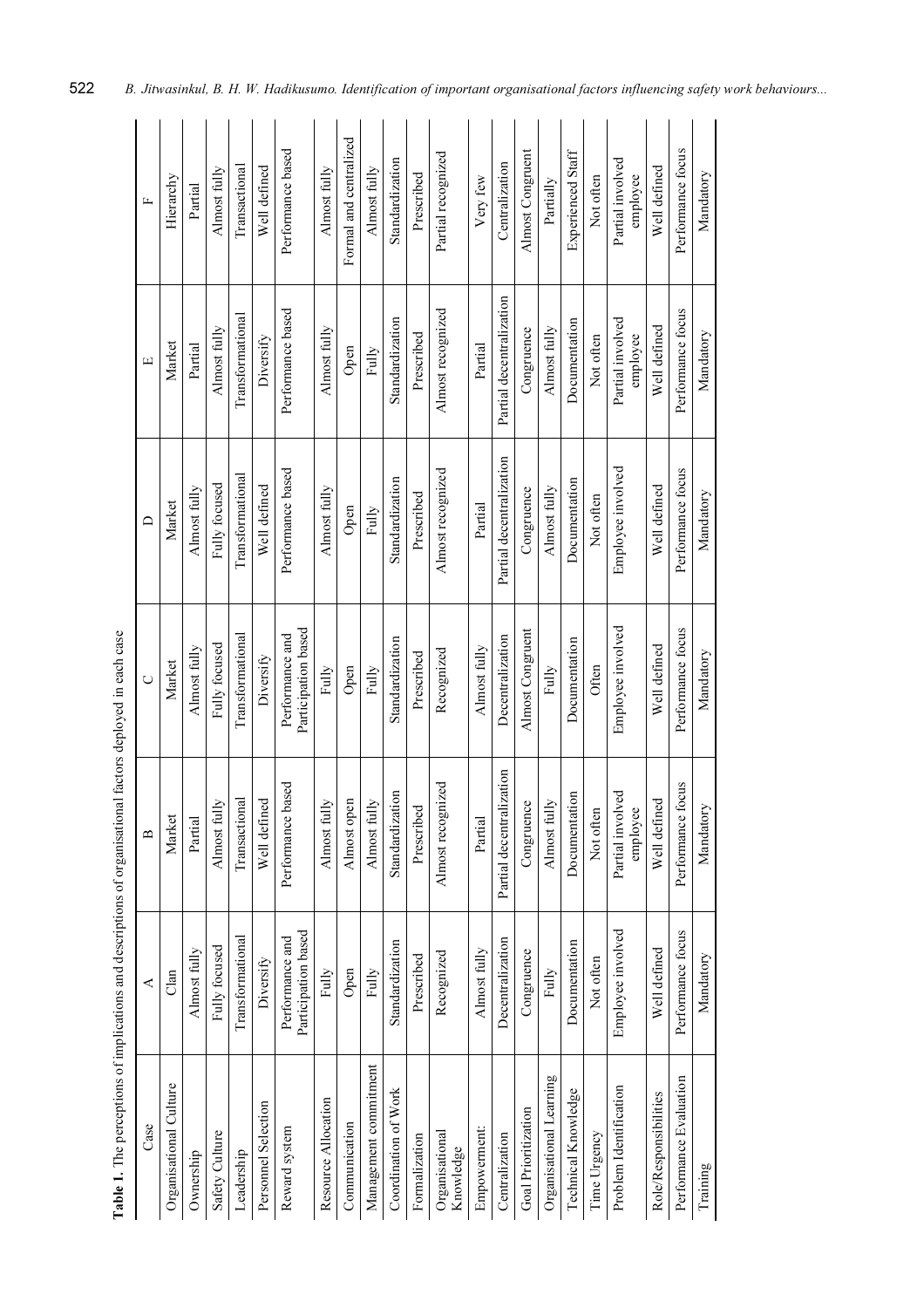| respondents<br>Operative               |                                                                                                                                                                                                                                                                                                                                          | $\mathbf{\Omega}$                                                                                                                                               | 3                                                                                                                                                    |
|----------------------------------------|------------------------------------------------------------------------------------------------------------------------------------------------------------------------------------------------------------------------------------------------------------------------------------------------------------------------------------------|-----------------------------------------------------------------------------------------------------------------------------------------------------------------|------------------------------------------------------------------------------------------------------------------------------------------------------|
| Employee Job<br>Title:                 | Skilled worker                                                                                                                                                                                                                                                                                                                           | Electrician                                                                                                                                                     | Carpenter                                                                                                                                            |
| Age & Gender:                          | 36-Male 15 years of work experience.                                                                                                                                                                                                                                                                                                     | 22-Male 4 years of work experience                                                                                                                              | 32-Male 5 years of work experience.                                                                                                                  |
| Project profile                        | 73-storey residential and commercial tower.                                                                                                                                                                                                                                                                                              | 38-storey residential building                                                                                                                                  | 30-storey residential tower                                                                                                                          |
| Site accident                          | None.                                                                                                                                                                                                                                                                                                                                    | 1 LTA case of electrical shock during electrical<br>installation.                                                                                               | 1 LTA case of finger fracture during fall pro-<br>tection installation.                                                                              |
|                                        |                                                                                                                                                                                                                                                                                                                                          |                                                                                                                                                                 |                                                                                                                                                      |
| commitment:<br>management<br>Perceived | Management often participates in safety activities. Large amount of budg-<br>et sufficiently allocates to safety-related activities, safety guard e.g. fall<br>protection installation in this high-rise building project. Required and                                                                                                  | PPE are available. Even management demonstrates<br>safety concerns. Safety priority often trade off with<br>Limited budget allocates to safety tasks. At least, | Management is reluctant to participate safety-<br>related activities. Only 2 safety officers are in<br>charged for taking care safety of 300 workers |
|                                        | essential safety gears are provided. Full-time safety officers and safety<br>staffs are available on site.                                                                                                                                                                                                                               | production goal                                                                                                                                                 | Due to limited budget, overburden safety of-<br>ficer could not regularly inspect and monitor<br>large-scale project.                                |
| Communication<br>practices:            | pected results. Management gives constructive feedbacks to set the tone<br>During regular site<br>visit, management exhibits their safety concern and explains their ex-<br>Specific hazard<br>Importance of safety is reminded by daily safety talk.<br>discussion of every work trade is conducted weekly.<br>and provide expectation. | using safety signs. Safety issues are communicated<br>One-way communication is commonly utilized by<br>by weekly morning talk                                   | and posters. Reminding safety issues are week-<br>Safety messages are communicated by signs<br>ly communicated during morning talk                   |
| Leadership in                          | Commitment-based supervisory style is utilized. Operative are regularly                                                                                                                                                                                                                                                                  | Compliance-based supervisory is adopted as main                                                                                                                 | Supervisor does not emphasize on listening to                                                                                                        |
| Effect:                                | motivate to involve in safety committee, report hazards and unsafe envi-                                                                                                                                                                                                                                                                 | supervision scheme. Establishment of joint safety                                                                                                               | the workers as well as taking their suggestions                                                                                                      |
|                                        | ronment to supervisor and etc. Safety supervisors are approachable when                                                                                                                                                                                                                                                                  | encourage participation from frontline. However,<br>committee has been used to gain suggestion and                                                              | Also, supervisor does not express that workers<br>on board                                                                                           |
|                                        | safety officers monitor site safety. Good cooperation and support could be<br>required. Some operatives are nominated as safety gang leader that help                                                                                                                                                                                    | limit number of staff is difficult to coverage many                                                                                                             | value their contribution to safety of the team.                                                                                                      |
|                                        | done through safety supervisors and gang leaders, who act as middleman                                                                                                                                                                                                                                                                   | subcontractor personnel.                                                                                                                                        |                                                                                                                                                      |
| Development of                         | Most of workers think about their own safety rather taking risk for pro-                                                                                                                                                                                                                                                                 | Supervisors turn an eye blind when scheduled over-                                                                                                              | Production target is the first priority. Safety                                                                                                      |
| culture:<br>Safety                     | between each other,<br>duction target attainment. Operative illustrates safety conscious through<br>their compliance with safety regulation, active caring                                                                                                                                                                               | less enforcement. Many seasonal and inexperienced<br>run. Substandard practices often found due to care-                                                        | policy is just the paper. Supervisors do not<br>promote an open atmosphere for reporting                                                             |
|                                        | participating report schemes and safety meeting. Gang leaders help and                                                                                                                                                                                                                                                                   | workers do not accept ownership of safety. They do                                                                                                              | accidents. It is hardly get workers to accept                                                                                                        |
|                                        | guide others, especially seasonal workers, perform task safely. Thus, only<br>few violate and deviate safety standard for their convenience.                                                                                                                                                                                             | lack of skill and knowledge about safety. It is diffi-<br>not much care for their well-being. Most of them                                                      | ownership of safety.                                                                                                                                 |
|                                        |                                                                                                                                                                                                                                                                                                                                          | cult to develop and maintain attitude toward safety                                                                                                             |                                                                                                                                                      |
| Empowerment:                           | toring of preventive and proactive measure on site. Management and staff<br>few decision them-<br>Workers are principally involved in planning, implementation and moni-<br>provide support and guidance to work team but make<br>selves.                                                                                                | Workers are not involved in planning, implementa-<br>tion and monitoring of any safety programs.                                                                | Similar to 2 <sup>nd</sup> operative, workers just comply<br>with provided plan.                                                                     |
| Reward system<br>in place:             | supervisors. Safety staffs are success in making workers acknowledge<br>Tangible rewards are periodically granted to person who is voted by<br>their importance of well-being.                                                                                                                                                           | Tangible incentive encourage workers to participate<br>safety activities.                                                                                       | Incentive scheme was not initiated.                                                                                                                  |
| Training and                           | New arrival must be brush up on safety knowledge and introduce the                                                                                                                                                                                                                                                                       | There is just only once safety training during orien-                                                                                                           | Only informal training is provided for new                                                                                                           |
| Education pro-<br>vided:               | Hands-on practice from experienced workers is mainly utilized as on-the-<br>safety regulation. Specific training for special work is given if required.                                                                                                                                                                                  | tation for new comers. Rehearsal of trainings has not<br>been taken. On-the-job learning from coworkers is                                                      | worker. Refreshment has not been taken                                                                                                               |
|                                        | ob training                                                                                                                                                                                                                                                                                                                              | main scheme.                                                                                                                                                    |                                                                                                                                                      |

Table 2. Case profiles and implications of selected organisational factors from frontline operatives Table 2. Case profiles and implications of selected organisational factors from frontline operatives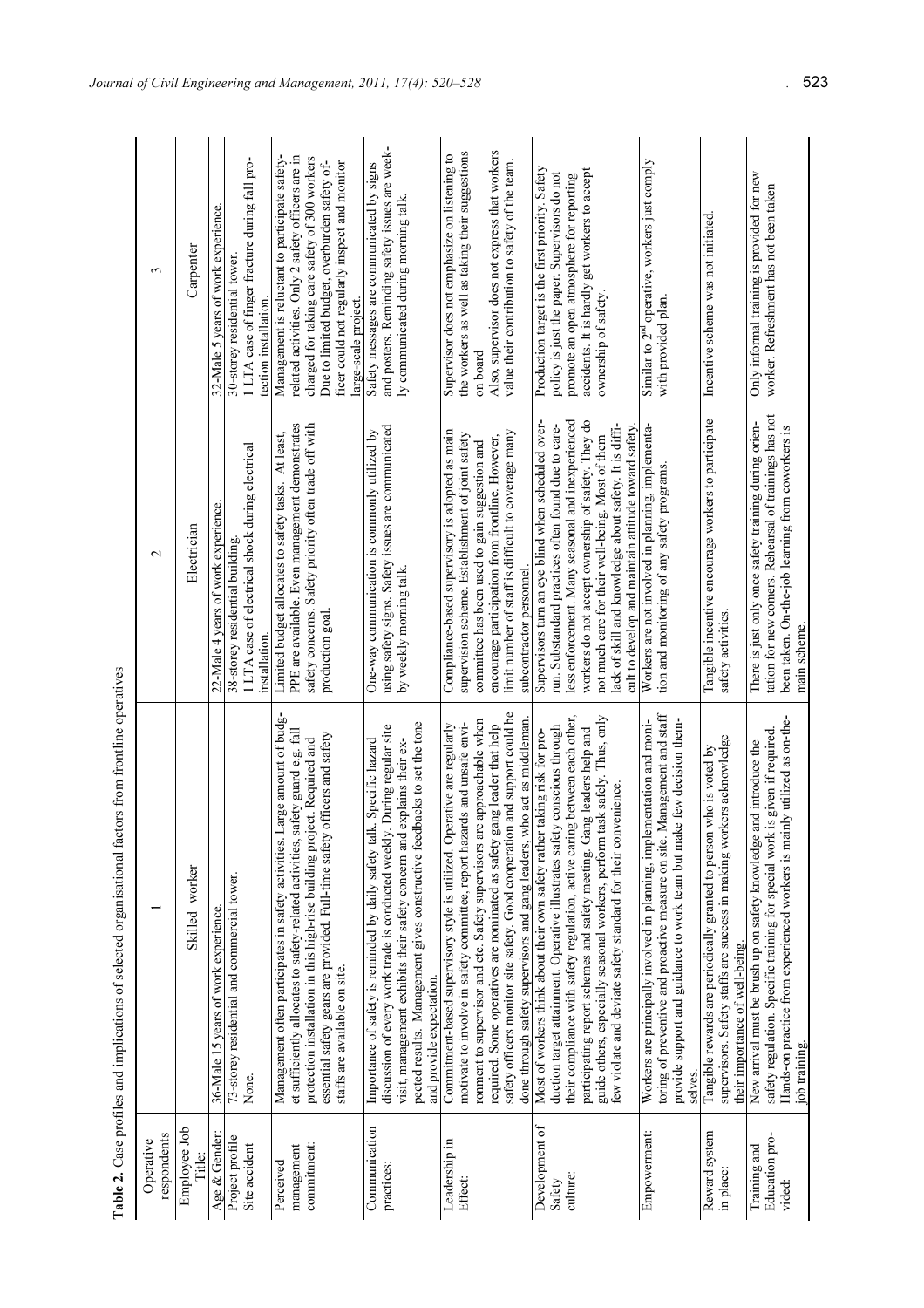# 4.1. Communication

Several HSE managers participants also strongly felt that such a two-way communication process constitutes trust from consultative safety activities among different stakeholders in projects, since it can create a mutual understanding of risk and help to resolve conflicts that may arise concerning risk management decisions (Choudhry, Fang 2008). To quote an HSE manager in Thailand: "Keeping open and honest communication greatly supports the risk management in a cross-disciplinary team as well as consultative. By breaking down the conventional hierarchical style, we can gain the benefit of our people's ideas and knowledge sharing. Such open communication builds commitment to our safety goal as well as also establishing trust. These help support compliance with risk control and any safety initiatives".

Most of operatives indicated that safety messages are mainly communicated by visual cues rather than verbal communications. They reveled that caution signs does not work well. Instead, the verbal communication from supervisor yields better motivation safe behavior rather than using visual cues. A manager communicates and sets a tone and expectation for an organisation by expressing the institutional vision through empowering the message as a corporate value (Kines et al. 2010). Hence, this is therefore a major challenge and responsibility of safety professionals. A frontline manager or supervisor should adopt a role as communication champion because their perception of the safe work behaviour and attitude may have a direct effect on subordinate's work behaviour and also an indirect effect by indicating management's commitment to safety (Choudhry, Fang 2008). To ensure the attainment of communication goals, such indicators as the status of the safety professionals, the importance of training, and the effect of safe work behaviour on promotion and reward should be determined with certain caution.

# 4.2. Safety culture

Most HSE managers agreed that safety culture is important for consistently handling work behaviours and sustaining safety awareness. Culture sets the tone for everything in the entire organisation as well as making a sense of identity and creating an essential link between members in organisation and its mission (Fang *et al.*) 2006; Richter, Koch 2004). Moreover, culture strengthens commitment to attaining organisational goals and establishes direction through clarification and reinforcement of the standards of behaviour (Manzey, Marold 2009). According to case studies, operatives also revealed that they weigh the importance of safety value from meaningful actions of management. Such management participation helps them develop a sense of ownership (Lingard, Rowlinson 2005).

However, HSE managers explained that it is not easy to change the pre-set unique characteristics of individuals owing to differences of their own backgrounds. Nevertheless, most HSE managers felt that strong culture could gradually influence and make their values become harmonious through the perceived milieu and the way people function in it. Workers perceive their social environment and surroundings as establishing a culture, so that an expression of the values and norms in the workplace makes them acknowledge the acceptance and standards of safety being performed (Vecchio-Sudus, Griffiths 2004). As its implication situationally exhibits the importance of safe work behaviors, employees will eventually recognize and foster the required safe work behaviours. An HSE manager in Thailand said: "When our people take risks for production targets or for any reason, frontline management investigates and considers how and why they do not follow procedure. This management action explicitly states that risk is unacceptable. These practices could govern work behaviours. On the other hand, if frontline management turns blind eye or gives praise when people accomplish tasks by violating safety rules, it means that frontline management has nonverbally stated that it is OK. This risk work behaviour will continue".

### 4.3. Empowerment

HSE managers revealed that decentralized controls are adopted for handling the competitive arena. Manipulation of values and beliefs still incorporates implication for safety as part of organisational motivation. Rather than attempting to control workers, empowerment is an approach that enables the individual to control his environment and accomplishes self-determination (Arocena et al. 2008). According to case, management include and allows team members to play a major role in planning, executing, and monitoring corrective measures while they give advice and support to the team on the shop floor. However, managers of HSE still make a few decisions themselves. The organisation acknowledges and values the importance of individual safety and competency as key assets for bringing competitive advantages to the organisation. Owing to empowerment and learning on board, workers will be more alert and have more confidence in their ability to perform work safely. Thus, it is apparent that the motivational effect of empowerment in safety will depend upon the features of the work environment (Hedlund et al. 2010). The workplaces with the high level of mutual commitment, delegation of authority and greater autonomy are more likely to be low-accident workplace (Zacharatos et al. 2005; Törner, Pousette 2009). However, in this study only  $1<sup>st</sup>$  operatives reported the implementation of empowerment scheme. To quote an HSE manager in Thailand: "Accordingly, workers are freely allowed to raise safety concerns, suggestions and has right to stop work whenever they found suspicious incidences. Peer-to-peer observations help us maintain safety awareness of workers. We also use the intrinsic rewards of meaningful work and the opportunity to learn and growth. Diversity of workforce on site will pool their area of expertise to achieve at procedures that are better than one could come up alone. Thus self control of employee's work behaviours at workplace and continuous learning will be arrived".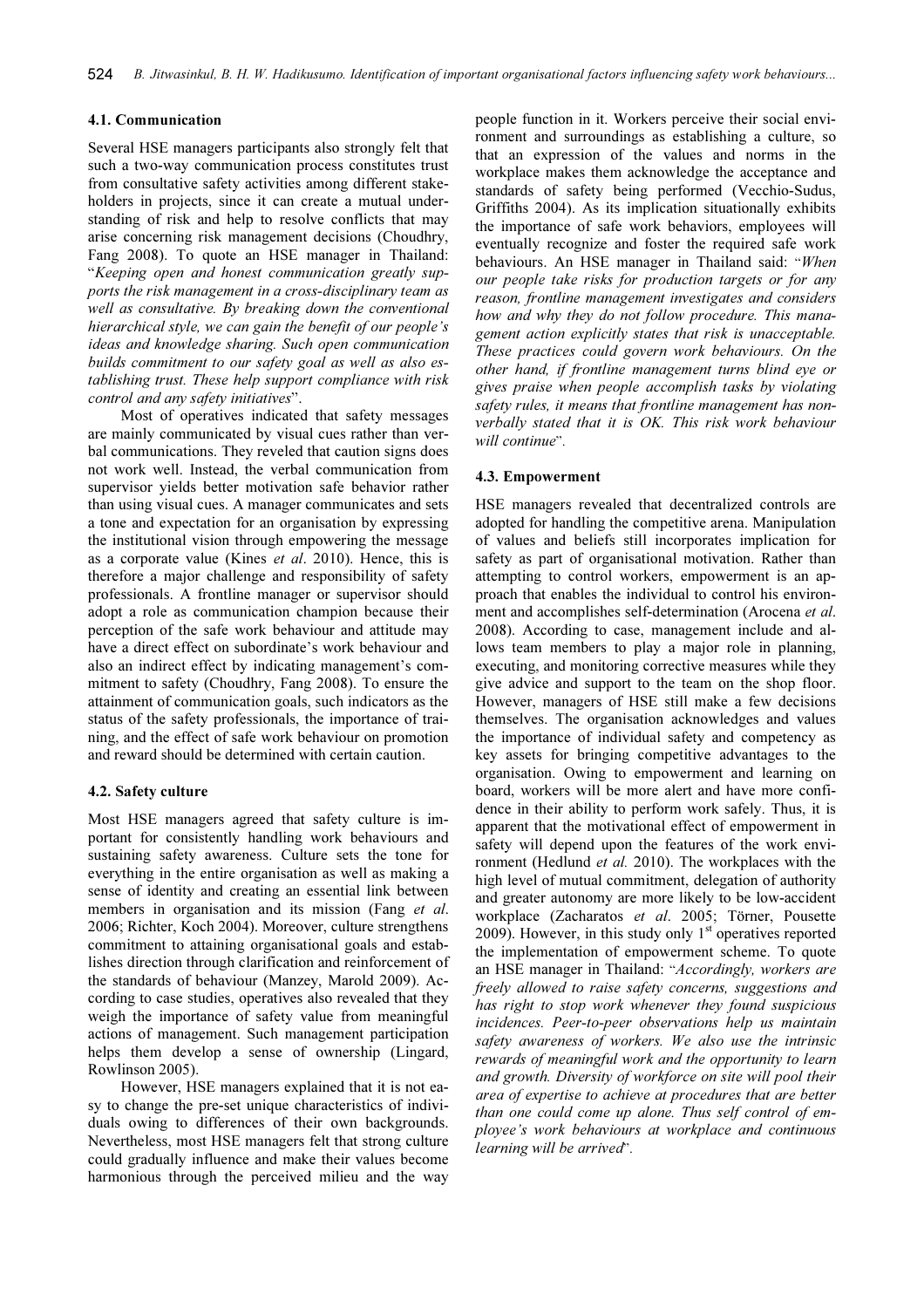#### 4.4. Management commitment

It is apparent that perceptions of the manager's safety attitude and work behaviours directly affect workers' behaviors (Manzey, Marold 2009; Michael et al. 2005; Vecchio-Sadus, Griffiths 2004). Most HSE managers revealed that through visible and active activities, management commitment also has an essential symbolic function – both formal and informal actions show the workers how concerned management is about their safety and well-being, which will constitute the membership's perception of the importance of safety and dominant commitment to safety as an organisational value rather than as a priority, because a priority might change based on urgency, customer need, or other external factors, in which case safety will not always the most important priority. Similarly, frontline respondents expressed that they weigh the importance of safety concern from substantive action of management. Visible efforts from management exhibit deeper values and shared understanding held by management (Geldart et al. 2010; Fernández-Muñiz et al. 2007; Michael et al. 2005). Langford et al. (2000) found that when employees believe management cares about their personal safety, they are more willing to co-operate to improve safety performance. In addition, such meaningful management actions in support of safety help to create the positive working environment that motivates safe work behaviour and raises safety expectations (DeJoy et al. 2010; Mohaghegh, Mosleh 2009b). Under such circumstances, these will enable employees transform from only compliance-based behaviour to safety citizenship behaviour; that is intending to work more than what is simply prescribed by safety regulations (Gvekye, Salminen 2007; Mearns, Reader 2008). Langford et al. (2000) also reported that employees are more willing to co-operate to improve safety performance when they believe management cares about their personal occupational safety.

#### 4.5. Leadership

Most HSE manager revealed that active role of leadership strongly influences the safe work behaviour of their subordinates. Safety performance will improve where the role of the leader is recognized and the leader makes employees acknowledge the importance of safety (Lu, Yang 2010; Clarke, Ward 2006). Thus, the more, the positive safety leadership (i.e. motivation and concern from senior manager), the better, the compliance behaviour and safety participations (Lu, Yang 2010; Tharaldsen et al. 2008). Most HSE managers of this study suggest using both formal compliance and value-based orientations to enrich both intrinsic and extrinsic employee motivations. According to case, operatives also expressed that they are more willing to participate and comply with safety-related issues when supportive and participative atmosphere are perceived. As commitment increases at the managerial and individual levels, this enables open communication and worker participation in which topdown communication integrates with bottom-up suggestions. Embracing compliance and commitment simultaneously fosters a supportive and participative atmosphere across hierarchy. Leadership is important to success of the performance of construction projects (Enshassi et al. 2009). Leader may encourage participation of safety by using a combination of these influence tactics.

# 4.6. Organisation learning

HSE managers support the available findings that the employees who have requisite knowledge regarding to safe work behaviour have shown greater compliance with safety rules and regulations (Gyekye, Salminen 2009; Hodson et al. 2004). Cooper and Phillips (2004) also reported that the perception of employees on the importance of safety training could be applied as contributory in predictive model on the actual level of safety behaviour. According to frontline from case studies, operative revealed that hands-on practice from experienced workers is useful for seasonal and in-experienced workers. This approach is favorable to gain apprentice feedback (Kaskutas et al. 2010). Furthermore, case studies showed that HSE managers from organisation that pays high attention to continuous learning yields better performance. Operatives of this organisation are more likely engaged in identifying and solving problems. This important feature consistently sustains the membership's awareness and competency on a continuing basis as organisational learning. Several HSE managers strongly agreed that learning enables the creation of an organisational environment that supports human development to meet the expectation of organisational adaptability, and to avoid stability traps and complacency. HSE managers also suggested that boosting and maintaining safety awareness essentially requires organisational learning to encourage participation between the frontline workforce and the organisation through Behavior Based Safety or incident report scheme.

# 4.7. Reward system

Even frontline operatives from case study revealed that they felt more motivate when using tangible reward campaign on site, most HSE managers advised caution in using monetary incentives with respect to a reporting system. Such a reward scheme may encourage fewer incident reports with the aim of getting the best safety records, or it may encourage more inappropriate reports with the aim of getting a high number of reports (Nielsen et al. 2008; Sgourou et al. 2010). To overcome these potential problems, the incentive scheme must include a verification process.

HSE managers also argued that "the most important issue is how strongly the worker is intrinsically motivated rather than motivated by tangible benefit". They suggest a so-called "intrinsic safety motivation". When people realize importance of their own safety, which makes them better able to care for their own families, these motivated people will make different decisions from those who lack this desire (Hedlund et al. 2010). However, important concern with certain safety initiatives is that they may improve safety only temporarily. Difficulties arise in using rewards because behavioral modifications occur in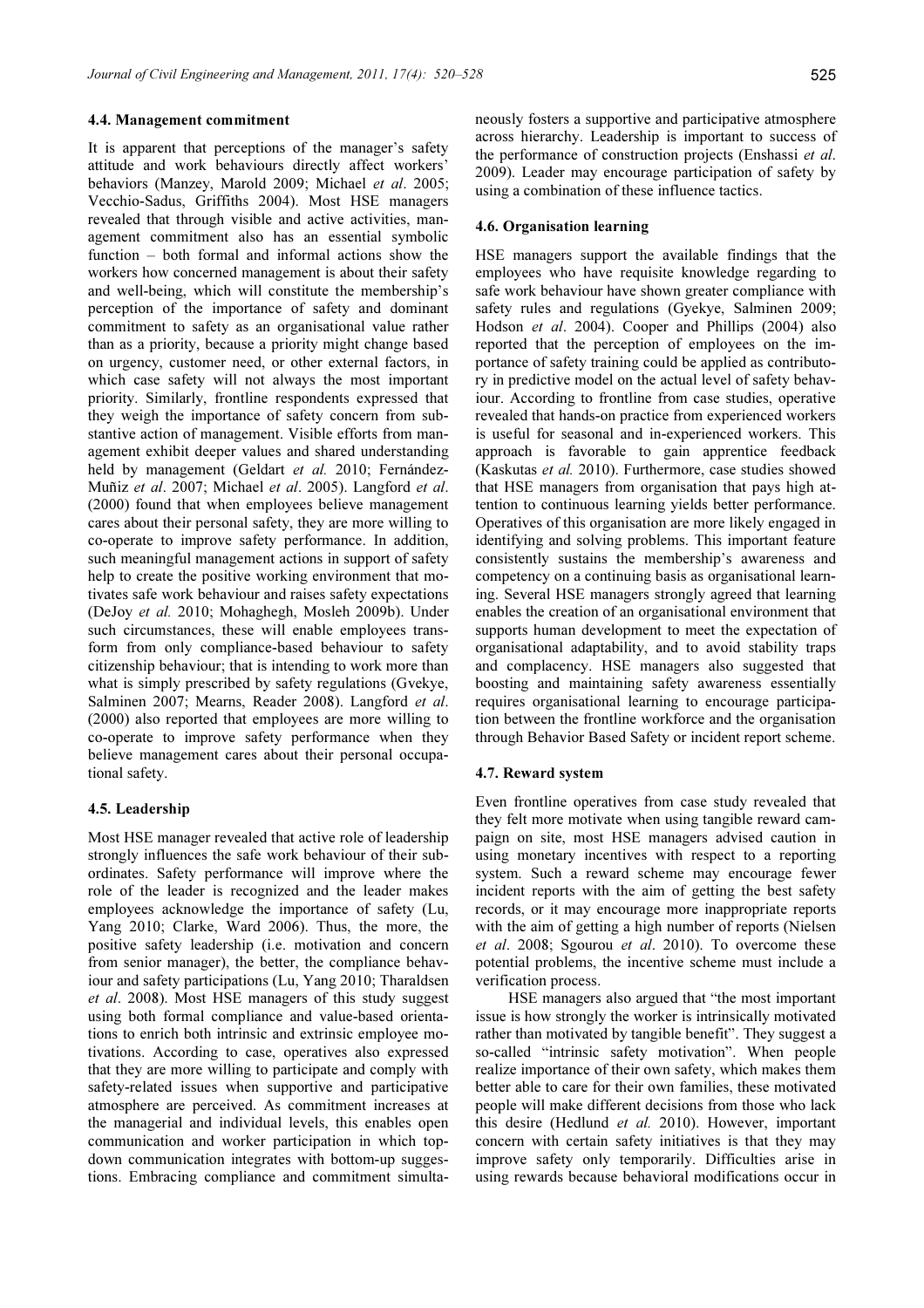a finite period of time. This short-term improvement is not likely to the desired work behaviours (Lingard, Rowlinson 2005). An HSE manager of construction organisations in Thailand said:" Using merely 'carrot and stick' seems like seducing workers into complying with safety regulations as well as participating in certain safety initiatives. This will hardly cultivate internal motivation or consistently maintain safe work behaviour. Instead, using intrinsic motivation coupled with extrinsic motivation yields better results. This makes workers recognize how important their well-being is to themselves and their families".

As aforementioned, empirical findings of previous researches from various industry contexts reported that work behaviours are triggered by certain organisational factors such as inconsistent messages from management. According to this study, available evidences from previous findings, opinions and explanations from professional safety experts who are responsible for developing the safety management system of construction organisations and promoting safe work behaviours in workplaces in Thailand draw the conclusion of contributories. These seven factors are key organisational factor only in the context of construction organisation including communication, safety culture, empowerment, management commitment, leadership, organisation learning and reward system.

Apart from selected important factors, not all factors were identified as important factors for helping risk work behaviour reduction, promoting safety compliance or encourage safe work behaviours. Time urgency, centralization, goal prioritization and formalization were identified as less important in influencing risk work behaviours. In this context, most participants in our cases felt that every operation has adequate time for appropriate planning owing to severe consequences of risks, as well as centralization may be not capable for handling volatile workplace and complex situation. Previously discussed, safety is acknowledged as corporate value rather priority because priority might be changed based on urgency, customer need or other external factors and then safety will not always the most important priority. Therefore these were not identified as contributing factors. As supportive functions, such factors as coordination of work, organisational knowledge and personnel selection were recognized as a lower priority with respect to their influences on worker's behaviours. Their implications for safety might be considered as part of administration and received low priority with respect to safe work behaviour. In addition, not only the duty to perform the activity of worker has been assigned, but also worker's competency for fulfilling safety responsibility has to be ensured prior to commence work. To avoid redundancy, role and responsibility, technical knowledge, training and performance evaluation can be acknowledged as part of learning. And also ownership was excluded because it could be particular part of culture. Lastly, role of team building can be though of as part of empowerment. Thus, it was excluded from list.

# 5. Conclusions and recommendations

Results identified seven important factors: communication, culture, management commitment, leadership, organisational learning, empowerment, and reward system. These findings affirm and validate implications of factors from previous publications as well as providing the additional explanations of identified factors. Accordingly, the influences of organizational factors on safe work behavior of construction industry have never been determined. Empirical findings from case study show that contributing determinants can be expected to be influential at different levels. It is necessary to note that considering the influences of organisational factors could be perform as a multi-level mechanism (Klein, Kozlowski 2000; Mohaghegh, Mosleh 2009a). Thus, a majority of such investigations often breaks down the models into three main levels (organisational, workgroup and individual levels) with different viewpoints and underlying theories. It could establish that four contributing factors at the top level are associated with safe work behaviours: communication, safety culture, leadership, and management commitment. Since these factors are identified at the top level, they can describe motivational effects and supports within and between workgroups and individuals. At the workgroup level, such social characteristics as group norm, team autonomy, and group cohesiveness particularly affect and influence individual values and beliefs regarding safety (Kines et al. 2010; Törner, Pousette 2009). Hence, hypothetical causal model could be formulated by proposed constituent factors and then determined by using path analysis.

Disparity in the influences of causal relationships could be determined by quantitative approaches such as inferential statistic (e.g. Structural Equation Modeling, SEM) or probabilistic model (e.g. Bayesian belief network). For example, SEM determines regression for each variable as a dependent on others which the model indicates are causes, by comparing the observed correlation matrix of variables against proposed hypothetical casual model. Accordingly, selection of approaches is based on available data. Either deterministic or stochastic approaches allow researchers diagnose and quantify the influences of contributing factors to at-risk work behaviours. As consequences of mathematical model developments, differences of the influences of organisational factors will be taken into account when considering interventions to reduce risk work behaviour or to promote safe work behaviors. The obtained results and explanations should further enable the safety professionals provide strategy and guidelines to improve safe work behaviors by considering the certain implications of contributing factors.

# References

Arocena, A.; Núñez, I.; Villanueva, M. 2008. The impact of prevention measures and organisational factors on occupational injuries, Safety Science 46(9): 1369–1384. doi:10.1016/j.ssci.2007.09.003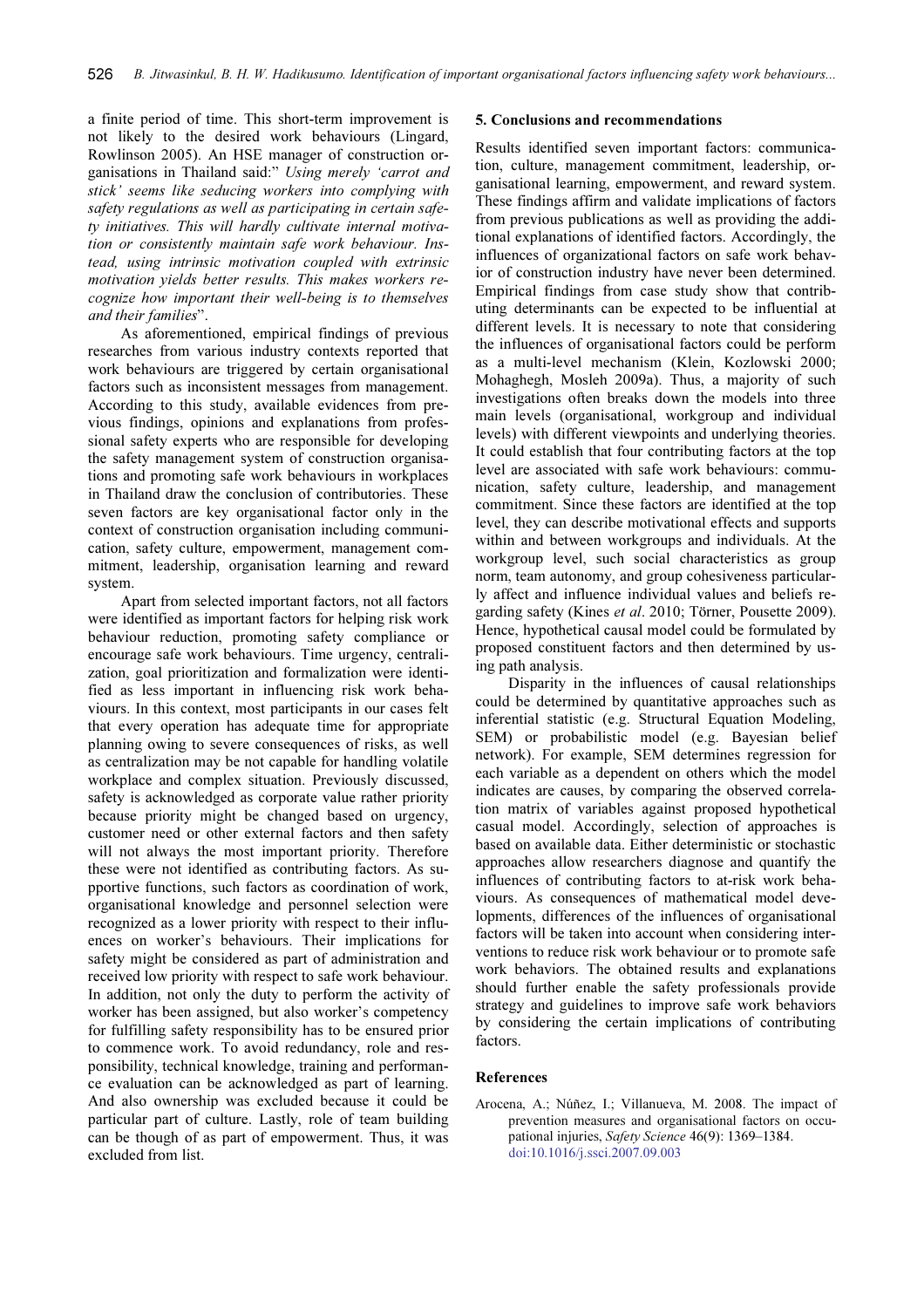- Choudhry, R. M.; Fang, D. 2008. Why operatives engage in unsafe work behavior: Investigating factors on construction sites, Safety Science 46(4): 566-584. doi:10.1016/j.ssci.2007.06.027
- Clarke, S.; Ward, K. 2006. The Role of Leader Influence Tactics and Safety Climate in Engaging Employees' Safety Participation, Risk Analysis 26(5): 1175–1185. doi:10.1111/j.1539-6924.2006.00824.x
- Cooper, M. D.; Phillips, R. A. 2004. Exploratory analysis of the safety climate and safety behavior relation, Journal of Safety Research 35(5): 497–512. doi:10.1016/j.jsr.2004.08.004
- DeJoy, D. M.; Della, L. J.; Vandenberg, R. J.; Wilson, M. G. 2010. Making work safer: Testing a model of social exchange and safety management, Journal of Safety Research 41(2): 163–171. doi:10.1016/j.jsr.2010.02.001
- Enshassi, A.; Mohamed, S.; Abushaban, S. 2009. Factors Affecting the Performance of Construction Projects in The Gaza Strip, Journal of Civil Engineering and Management 15(3): 269–280. doi:10.3846/1392-3730.2009.15.269-280
- Fang, D.; Chen, Y.; Wong, L. 2006. Safety climate in construction industry: a case study in Hong Kong, Journal of Construction Engineering and Management ASCE 132(6): 573–584. doi:10.1061/(ASCE)0733-9364(2006)132:6(573)
- Fernández-Muñiz, B.; Montes-Peón, J. M.; Vázquez-Ordás, C. J. 2007. Safety culture: Analysis of the causal relationships between its key dimensions, Journal of Safety Research 38(6): 627–641. doi:10.1016/j.jsr.2007.09.001
- Geldart, S.; Smith, C. A.; Shannon, H. S.; Lohfeld, L. 2010. Organizational practices and workplace health and safety: A cross-sectional study in manufacturing companies, Safety Science 48(5): 562–569. doi:10.1016/j.ssci.2010.01.004
- Gvekye, S. A.; Salminen, S. 2007. Workplace safety perceptions and perceived organisational support: Do supportive perceptions influence safety perceptions?, International Journal of Occupational Safety and Ergonomics 13(2): 189–200.
- Gyekye, S. A.; Salminen, S. 2009. Educational status and organizational safety climate: Does educational attainment influence workers' perceptions of workplace safety?, Safety Science 47(1): 20–28. doi:10.1016/j.ssci.2007.12.007
- Hale, A. R.; Hovden, J. 1998. Management and culture: the third age of safety. A review of approaches to organisational aspects of safety, health and environment, in A. M. Feyer and A. Williamson (Eds.). Occupational injury: Risk, prevention and intervention.  $1<sup>st</sup>$  Ed. CRC Press, 129–165. doi:10.1201/9780203212493.ch11
- Healy, M.; Perry, C. 2000. Comprehensive criteria to judge validity and reliability of qualitative research within the realism paradigm, Qualitative Market Research: An International Journal 3(3): 118–126.
- Hedlund, A.; Åteg, M.; Andersson, I.-M.; Rosén, G. 2010. Assessing motivation for work environment improvements: Internal consistency, reliability and factorial structure, Journal of Safety Research 41(2): 145–151. doi:10.1016/j.jsr.2009.12.005
- Heinrich, H. W.; Petersen, D.; Roos, N. 1980. Industrial Accident Prevention: A Safety Management Approach. 5<sup>th</sup> Ed. McGraw-Hill, Inc., New York. 468 p.
- Hodson, M.; Lapenta, D.; Rogers, S.; Nace, N. 2004. Hand in hand: an interdisciplinary team approach to education improves compliance in an Acute Rehabilitation Setting,

American Journal of Infection Control 32(3): E104–E105. doi:10.1016/j.ajic.2004.04.155

- HSE 2002. Strategies to Promote Safe Behavioras Part of a Health and Safety Management System, Contract Research Report 430/ 2002, UK. 75 p.
- Jacobs, R.; Haber, S. 1994. Organisational processes and nuclear power plant safety, Reliability Engineering & System Safety 45(1–2): 75–83. doi:10.1016/0951-8320(94)90078-7
- Kaskutas, V.; Dale, A., M.; Lipscomb, H.; Gaal, J.; Fuchs, M.; Evanoff, B.; Carpenters' Joint Apprenticeship Program Instructor Team. 2010. Changes in fall prevention training for apprentice carpenters based on a comprehensive needs assessment, Journal of Safety Research 41(3): 221–227. doi:10.1016/j.jsr.2010.01.006
- Kines, P.; Andersen, L. P. S.; Spangenberg, S.; Mikkelsen, K. L.; Dyreborg, J.; Zohar, D. 2010. Improving construction site safety through leader-based verbal safety communication, Journal of Safety Research 41(5): 399–406. doi:10.1016/j.jsr.2010.06.005
- Klein, K. J.; Kozlowski, S. W. J. 2000. Multilevel Theory, Research, and Methods in Organisations: Foundations, Extensions, and New Directions.  $1<sup>st</sup>$  ed. Jossey-Bass Inc. 544 p.
- Langford, D.; Rowlinson, S.; Sawacha, E. 2000. Safety behavior and safety management: its influence on the attitudes in the UK construction industry, Engineering Construction and Architectural Management 7(2): 133–140. doi:10.1108/eb021138
- Lingard, H.; Rowlinson, S. 2005. Occupational Health and Safety in Construction Project Management. Spon Press, Taylor & Francis. 464 p.
- Lu, C.-S.; Yang, C.-S. 2010. Safety leadership and safety behavior in container terminal operations, Safety Science 48(2): 123–134. doi:10.1016/j.ssci.2009.05.003
- Manzey, D.; Marold, J. 2009. Occupational accidents and safety: The challenge of globalization, Safety Science 47(6): 723–726. doi:10.1016/j.ssci.2008.01.013
- Mearns, K. J.; Reader, T. 2008. Organisational support and safety outcomes: An un-investigated relationship?, Safety Science 46(3): 388–397. doi:10.1016/j.ssci.2007.05.002
- Michael, J. H.; Evans, D. D.; Jansen, K. J.; Haight, J. M. 2005. Management commitment to safety as organisational support: Relationships with non-safety outcomes in wood manufacturing employees, Journal of Safety Research 36(2): 171–179. doi:10.1016/j.jsr.2005.03.002
- Mohaghegh, Z.; Mosleh, A. 2009a. Incorporating organisational factors into probabilistic risk assessment of complex socio-technical systems: Principles and theoretical foundations, Safety Science 47(8): 1139–1158. doi:10.1016/j.ssci.2008.12.008
- Mohaghegh, Z.; Mosleh, A. 2009b. Measurement techniques for organizational safety causal models: Characterization and suggestions for enhancements, Safety Science 47(10): 1398–1409. doi:10.1016/j.ssci.2009.04.002
- Mullen, J. 2004. Investigating factors that influence individual safety behaviour at work, Journal of Safety Research 35(3): 275–285. doi:10.1016/j.jsr.2004.03.011
- Nielsen, K. J.; Rasmussen, K.; Glasscock, D.; Spangenberg, S. 2008. Changes in safety climate and accidents at two identical manufacturing plants, Safety Science 46(3): 440– 449. doi:10.1016/j.ssci.2007.05.009
- Osborn, R. N.; Olson, J.; Sommers, P. E.; McLaughlin, S. D.; Jackson, M. S.; Scott, W. G.; Connor, P. E. 1983. Organi-